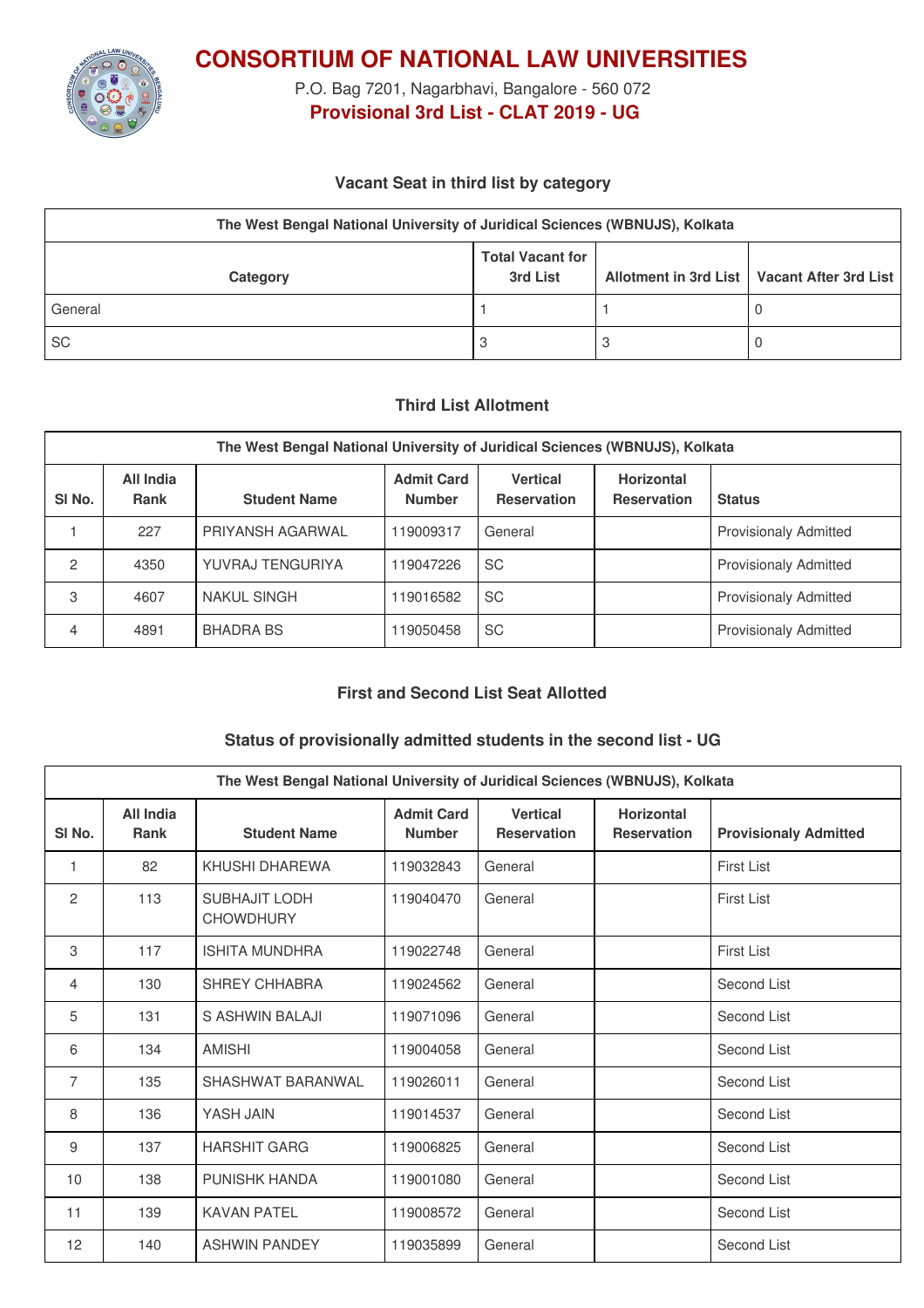| The West Bengal National University of Juridical Sciences (WBNUJS), Kolkata |                                 |                                       |                                    |                                       |                                         |                              |
|-----------------------------------------------------------------------------|---------------------------------|---------------------------------------|------------------------------------|---------------------------------------|-----------------------------------------|------------------------------|
| SI No.                                                                      | <b>All India</b><br><b>Rank</b> | <b>Student Name</b>                   | <b>Admit Card</b><br><b>Number</b> | <b>Vertical</b><br><b>Reservation</b> | <b>Horizontal</b><br><b>Reservation</b> | <b>Provisionaly Admitted</b> |
| 13                                                                          | 141                             | AYUSH AGARWAL                         | 119028359                          | General                               |                                         | Second List                  |
| 14                                                                          | 143                             | AKANKSHA VASHISTHA                    | 119021436                          | General                               |                                         | Second List                  |
| 15                                                                          | 150                             | PULKIT KHARE                          | 119059754                          | General                               |                                         | Second List                  |
| 16                                                                          | 151                             | <b>DIVYANSHU</b>                      | 119014351                          | General                               |                                         | Second List                  |
| 17                                                                          | 152                             | <b>GOVIND SHARMA</b>                  | 119040755                          | General                               |                                         | Second List                  |
| 18                                                                          | 153                             | <b>MADHAV AGARWAL</b>                 | 119021759                          | General                               |                                         | <b>First List</b>            |
| 19                                                                          | 155                             | SAKSHI SHARMA                         | 119061469                          | General                               |                                         | Second List                  |
| 20                                                                          | 157                             | <b>ANANT BUDHRAJA</b>                 | 119018126                          | General                               |                                         | Second List                  |
| 21                                                                          | 158                             | LASYAPRIYA<br><b>JARUGUMILLI</b>      | 119013744                          | General                               |                                         | Second List                  |
| 22                                                                          | 159                             | <b>HARLEEN KAUR SHOKER</b>            | 119018462                          | General                               |                                         | Second List                  |
| 23                                                                          | 161                             | <b>UDBHAV BHARGAVA</b>                | 119015319                          | General                               |                                         | Second List                  |
| 24                                                                          | 164                             | <b>AASTHA ULHAS</b><br><b>DHUPPAD</b> | 119022148                          | General                               |                                         | Second List                  |
| 25                                                                          | 165                             | <b>ABHINAV GUPTA</b>                  | 119025693                          | General                               |                                         | Second List                  |
| 26                                                                          | 166                             | ANSHUM AGARWAL                        | 119021110                          | General                               |                                         | Second List                  |
| 27                                                                          | 167                             | <b>ISHITA KHANNA</b>                  | 119011054                          | General                               |                                         | <b>First List</b>            |
| 28                                                                          | 168                             | <b>KASHISH HEMANG</b><br><b>SATRA</b> | 119014302                          | General                               |                                         | Second List                  |
| 29                                                                          | 169                             | NAVYA BHAYANA                         | 119017032                          | General                               |                                         | Second List                  |
| 30                                                                          | 170                             | PRATYUSH KUMAR JENA                   | 119018864                          | General                               |                                         | <b>First List</b>            |
| 31                                                                          | 171                             | ANISH BANERJEE                        | 119009181                          | General                               |                                         | Second List                  |
| 32                                                                          | 172                             | SARTHAK SETHI                         | 119047151                          | General                               |                                         | Second List                  |
| 33                                                                          | 174                             | <b>DIVYANSH PATEL</b>                 | 119032629                          | General                               |                                         | Second List                  |
| 34                                                                          | 175                             | SHREYA KHANDELWAL                     | 119027339                          | General                               |                                         | Second List                  |
| 35                                                                          | 176                             | SNEHIT SINHA                          | 119019190                          | General                               |                                         | Second List                  |
| 36                                                                          | 177                             | CHIRANJEEV SINGH<br><b>MARWAHA</b>    | 119008622                          | General                               |                                         | Second List                  |
| 37                                                                          | 178                             | <b>DEEKSHA BALAJI</b><br>VISWANATHAN  | 119005413                          | General                               |                                         | Second List                  |
| 38                                                                          | 179                             | SUSHIL JOON                           | 119008787                          | General                               |                                         | Second List                  |
| 39                                                                          | 180                             | SHIWANSH TRIPATHI                     | 119034599                          | General                               |                                         | Second List                  |
| 40                                                                          | 182                             | PRIYANSHI JAIN                        | 119017228                          | General                               |                                         | Second List                  |
| 41                                                                          | 183                             | NAIBEDYA AMRIT DASH                   | 119005683                          | General                               |                                         | <b>First List</b>            |
| 42                                                                          | 184                             | <b>ASTHA RATH</b>                     | 119012767                          | General                               |                                         | <b>First List</b>            |
| 43                                                                          | 185                             | <b>SAHAJ MATHUR</b>                   | 119004854                          | General                               |                                         | <b>First List</b>            |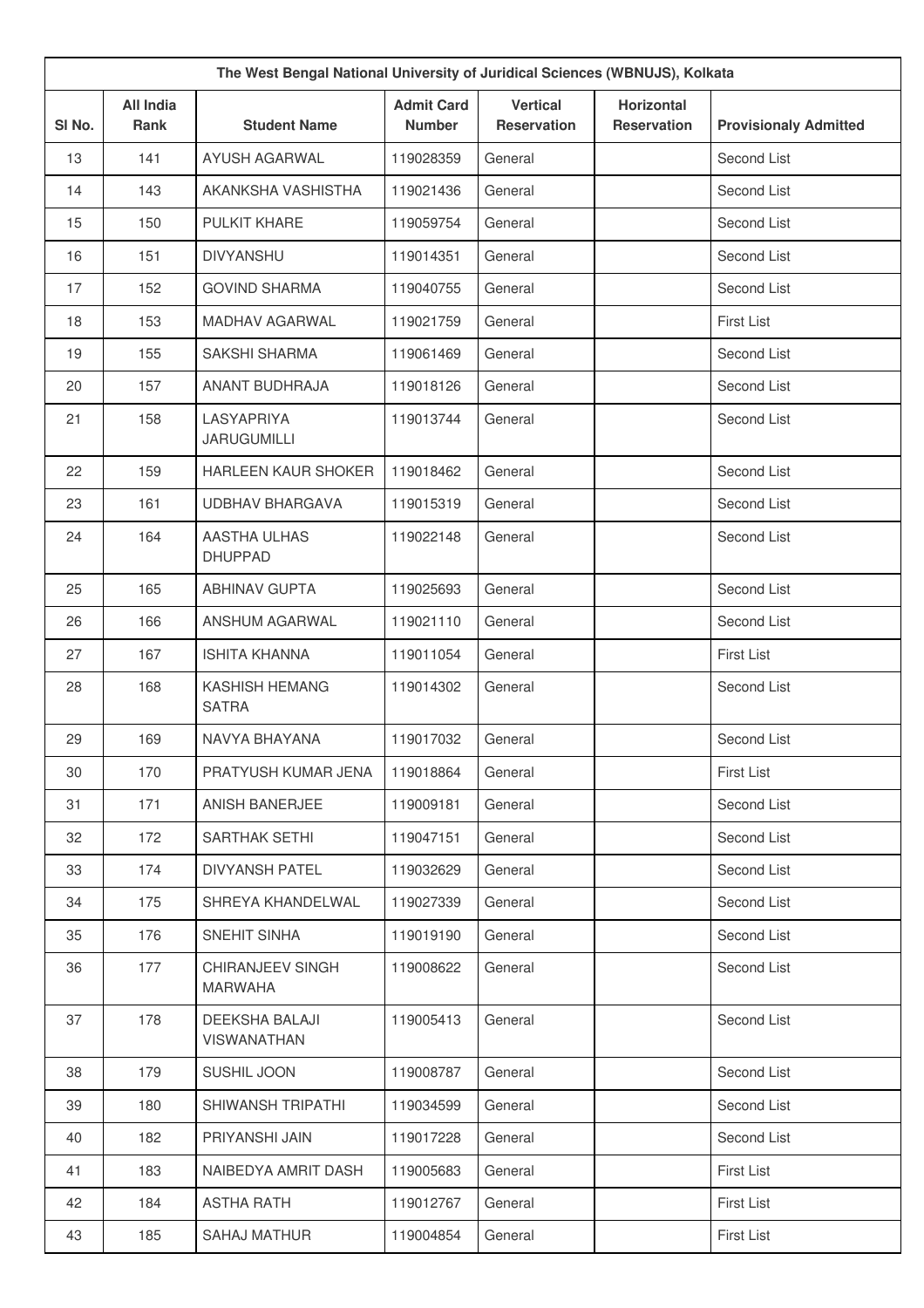| The West Bengal National University of Juridical Sciences (WBNUJS), Kolkata |                          |                                            |                                    |                                       |                                         |                              |
|-----------------------------------------------------------------------------|--------------------------|--------------------------------------------|------------------------------------|---------------------------------------|-----------------------------------------|------------------------------|
| SI No.                                                                      | <b>All India</b><br>Rank | <b>Student Name</b>                        | <b>Admit Card</b><br><b>Number</b> | <b>Vertical</b><br><b>Reservation</b> | <b>Horizontal</b><br><b>Reservation</b> | <b>Provisionaly Admitted</b> |
| 44                                                                          | 186                      | <b>MADHAV NARAYAN</b><br><b>GOVIND</b>     | 119015444                          | General                               |                                         | Second List                  |
| 45                                                                          | 188                      | ADYA AMBAR BAJPAI                          | 119004166                          | General                               |                                         | Second List                  |
| 46                                                                          | 190                      | <b>HARDIK BATRA</b>                        | 119013626                          | General                               |                                         | Second List                  |
| 47                                                                          | 191                      | <b>VARUN GARG</b>                          | 119037157                          | General                               |                                         | Second List                  |
| 48                                                                          | 193                      | MITTAL PRIYAM GIRISH                       | 119018412                          | General                               |                                         | Second List                  |
| 49                                                                          | 195                      | <b>LAKSH KAWATRA</b>                       | 119012807                          | General                               |                                         | Second List                  |
| 50                                                                          | 196                      | <b>DIGVIJAY PRABHAKAR</b><br><b>SHINDE</b> | 119034689                          | General                               |                                         | <b>First List</b>            |
| 51                                                                          | 197                      | <b>AYUSHI AWASTHI</b>                      | 119023378                          | General                               |                                         | <b>First List</b>            |
| 52                                                                          | 198                      | PRANEETA TIWARI                            | 119020654                          | General                               |                                         | <b>First List</b>            |
| 53                                                                          | 199                      | <b>UDIT PRAJAPAT</b>                       | 119064779                          | General                               |                                         | Second List                  |
| 54                                                                          | 200                      | <b>ANOUSHKA</b><br><b>CHAKRABORTY</b>      | 119018261                          | General                               |                                         | Second List                  |
| 55                                                                          | 201                      | <b>TANISH ARORA</b>                        | 119006956                          | General                               |                                         | <b>First List</b>            |
| 56                                                                          | 202                      | ANUSHKA SINGH                              | 119030728                          | General                               |                                         | Second List                  |
| 57                                                                          | 203                      | <b>GOVIND D WARRIER</b>                    | 119027428                          | General                               |                                         | Second List                  |
| 58                                                                          | 207                      | ADITYA RAJ SHARMA                          | 119028379                          | General                               |                                         | Second List                  |
| 59                                                                          | 208                      | <b>TUSHAR KRISHNA</b>                      | 119028108                          | General                               |                                         | Second List                  |
| 60                                                                          | 210                      | SHRIJAYA SINGH                             | 119030615                          | General                               |                                         | Second List                  |
| 61                                                                          | 215                      | AANISH AGGARWAL                            | 119024464                          | General                               |                                         | Second List                  |
| 62                                                                          | 216                      | <b>JOHN NOBLE</b>                          | 119026399                          | General                               |                                         | Second List                  |
| 63                                                                          | 217                      | <b>UDISHA MISHRA</b>                       | 119001845                          | General                               |                                         | Second List                  |
| 64                                                                          | 219                      | ENAKSH SRIVASTAVA                          | 119002398                          | General                               |                                         | Second List                  |
| 65                                                                          | 220                      | <b>VISHAL CHOUDHURY</b>                    | 119025058                          | General                               |                                         | Second List                  |
| 66                                                                          | 221                      | AASTHA DUBEY                               | 119010599                          | General                               |                                         | Second List                  |
| 67                                                                          | 223                      | <b>SAMPRITI</b>                            | 119016405                          | General                               |                                         | Second List                  |
| 68                                                                          | 226                      | SHARIQUE UDDIN                             | 119016512                          | General                               |                                         | Second List                  |
| 69                                                                          | 274                      | <b>SWAGATA</b><br>MUKHOPADHYAY             | 119049777                          | GC-WB                                 |                                         | <b>First List</b>            |
| 70                                                                          | 280                      | RUPAL DUGAR                                | 119038804                          | GC-WB                                 |                                         | First List                   |
| 71                                                                          | 310                      | SOUMYA GHOSAL                              | 119007053                          | GC-WB                                 |                                         | <b>First List</b>            |
| 72                                                                          | 356                      | SAI SNIGDHA NITTALA                        | 119040520                          | GC-WB                                 |                                         | <b>First List</b>            |
| 73                                                                          | 1862                     | SOUNAK ROY                                 | 119018390                          | SC                                    |                                         | <b>First List</b>            |
| 74                                                                          | 1906                     | SATYAKI MAJUMDAR                           | 119019234                          | SC                                    |                                         | First List                   |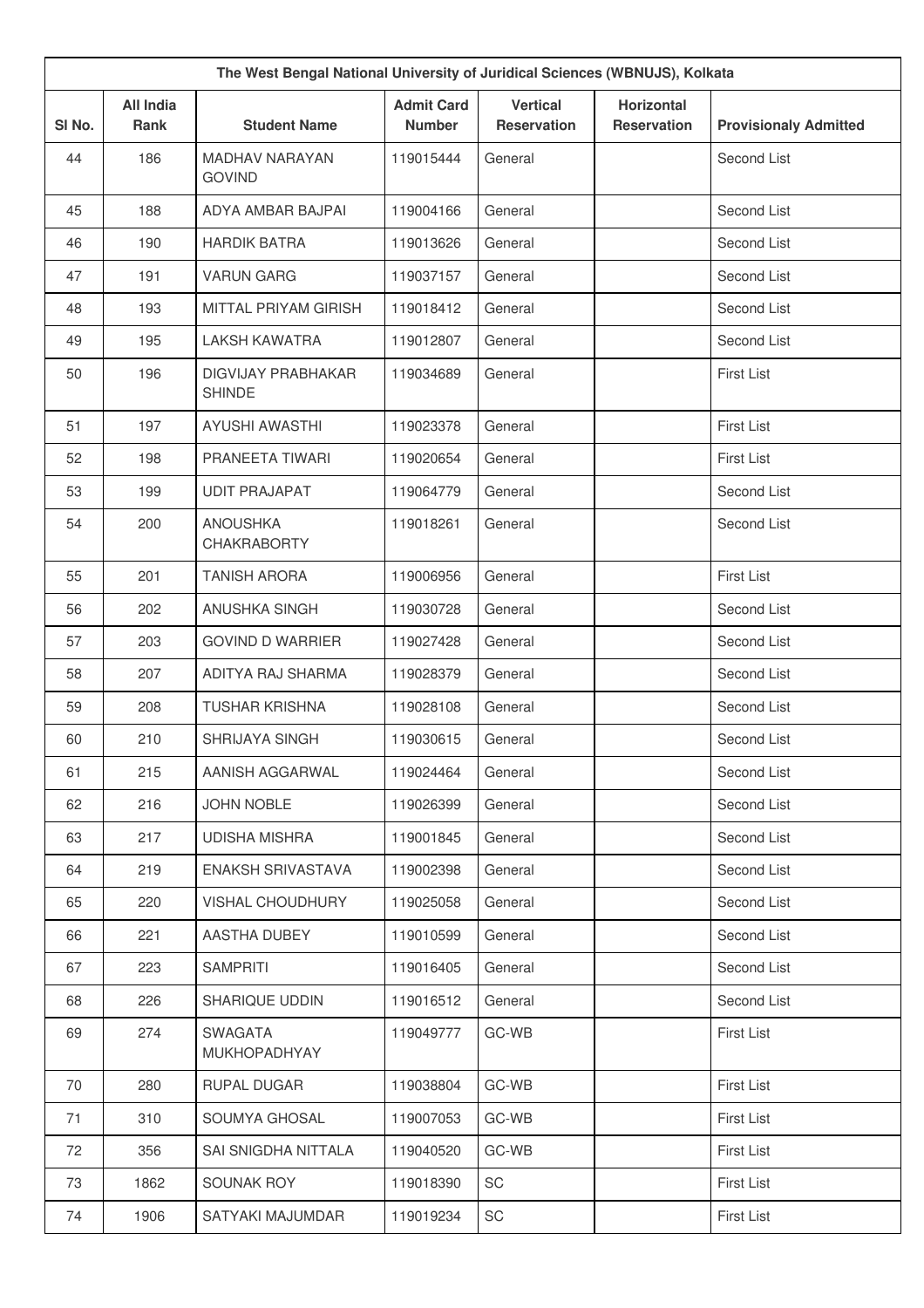| The West Bengal National University of Juridical Sciences (WBNUJS), Kolkata |                                 |                                    |                                    |                                       |                                         |                              |
|-----------------------------------------------------------------------------|---------------------------------|------------------------------------|------------------------------------|---------------------------------------|-----------------------------------------|------------------------------|
| SI No.                                                                      | <b>All India</b><br><b>Rank</b> | <b>Student Name</b>                | <b>Admit Card</b><br><b>Number</b> | <b>Vertical</b><br><b>Reservation</b> | <b>Horizontal</b><br><b>Reservation</b> | <b>Provisionaly Admitted</b> |
| 75                                                                          | 2424                            | <b>ARVIND MAHATO</b>               | 119003917                          | OBC-B-WB                              |                                         | <b>First List</b>            |
| 76                                                                          | 2853                            | <b>ADITYA SUBARNO</b>              | 119027030                          | <b>ST</b>                             |                                         | <b>First List</b>            |
| 77                                                                          | 3342                            | <b>SACHDEV SHARMA</b>              | 119028030                          | SC                                    |                                         | <b>First List</b>            |
| 78                                                                          | 3522                            | <b>ANKIT GAUTAM</b>                | 119033870                          | SC                                    |                                         | <b>First List</b>            |
| 79                                                                          | 3534                            | <b>JALAJ KUMAR ROHIT</b>           | 119014923                          | SC                                    |                                         | <b>First List</b>            |
| 80                                                                          | 3572                            | <b>MADEEHA ARSHAD</b>              | 119027570                          | OBC-A-WB                              |                                         | <b>First List</b>            |
| 81                                                                          | 3794                            | NISHANT NAV RASAILY                | 119017130                          | SC                                    |                                         | <b>First List</b>            |
| 82                                                                          | 3839                            | BHAVANA JAWA                       | 119017989                          | SC                                    |                                         | Second List                  |
| 83                                                                          | 3949                            | PRAKHAR SIRONJA                    | 119000398                          | SC                                    |                                         | Second List                  |
| 84                                                                          | 3994                            | <b>ARCHIT ROHIT</b>                | 119014925                          | SC                                    |                                         | <b>First List</b>            |
| 85                                                                          | 4347                            | <b>GUNJAN ROHIT</b>                | 119023309                          | SC                                    |                                         | Second List                  |
| 86                                                                          | 4474                            | <b>GAJULA SUSHANTH</b>             | 119063078                          | General                               | PWD <sup>*</sup>                        | Second List                  |
| 87                                                                          | 4729                            | <b>JUBAL RAJ STEPHEN</b>           | 119018599                          | General                               | PWD <sup>*</sup>                        | Second List                  |
| 88                                                                          | 5198                            | PADALA KHYATHI<br><b>SIMANTINI</b> | 119000582                          | <b>ST</b>                             |                                         | <b>First List</b>            |
| 89                                                                          | 5542                            | <b>PRIYA SINGH</b>                 | 119021567                          | General                               | PWD <sup>*</sup>                        | <b>First List</b>            |
| 90                                                                          | 5707                            | <b>ATRI MANDAL</b>                 | 119052978                          | SC-WB                                 |                                         | <b>First List</b>            |
| 91                                                                          | 5834                            | <b>MALAYA JOSHI</b>                | 119030542                          | <b>ST</b>                             |                                         | Second List                  |
| 92                                                                          | 5840                            | <b>KASHMITA MEWAL</b>              | 119050036                          | <b>ST</b>                             |                                         | Second List                  |
| 93                                                                          | 6059                            | <b>SRIJIT SAHA</b>                 | 119006686                          | SC-WB                                 |                                         | Second List                  |
| 94                                                                          | 6284                            | SAKSHI NARAYAN                     | 119016182                          | General                               | PWD <sup>*</sup>                        | Second List                  |
| 95                                                                          | 6458                            | NEETESH MEENA                      | 119044308                          | ST                                    |                                         | Second List                  |
| 96                                                                          | 6629                            | <b>TANISHA GUPTA</b>               | 119075851                          | General                               | PWD <sup>*</sup>                        | Second List                  |
| 97                                                                          | 6780                            | SUGI MALATI MURMU                  | 119020986                          | <b>ST</b>                             |                                         | Second List                  |
| 98                                                                          | 6849                            | SANJAY KUMAR NEGI                  | 119018610                          | ST                                    |                                         | Second List                  |
| 99                                                                          | 16816                           | <b>HRITWIK BARUA</b>               | 119004444                          | ST-WB                                 |                                         | First List                   |

*Note : \* indicates that the seat is allotted based on that horizontal reservation*

*\*\* indicates that the vertical reservation category is changed in third list*

# **Vertical**

General - General

SC - Scheduled Caste

ST - Scheduled Tribe

GC-WB - General Category of West Bengal

SC-WB - Scheduled Caste of West Bengal

ST-WB - Scheduled Tribe of West Bengal

OBC-A-WB - Other Backward Classes - A of West Bengal

OBC-B-WB - Other Backward Classes - B of West Bengal

**Horizontal**